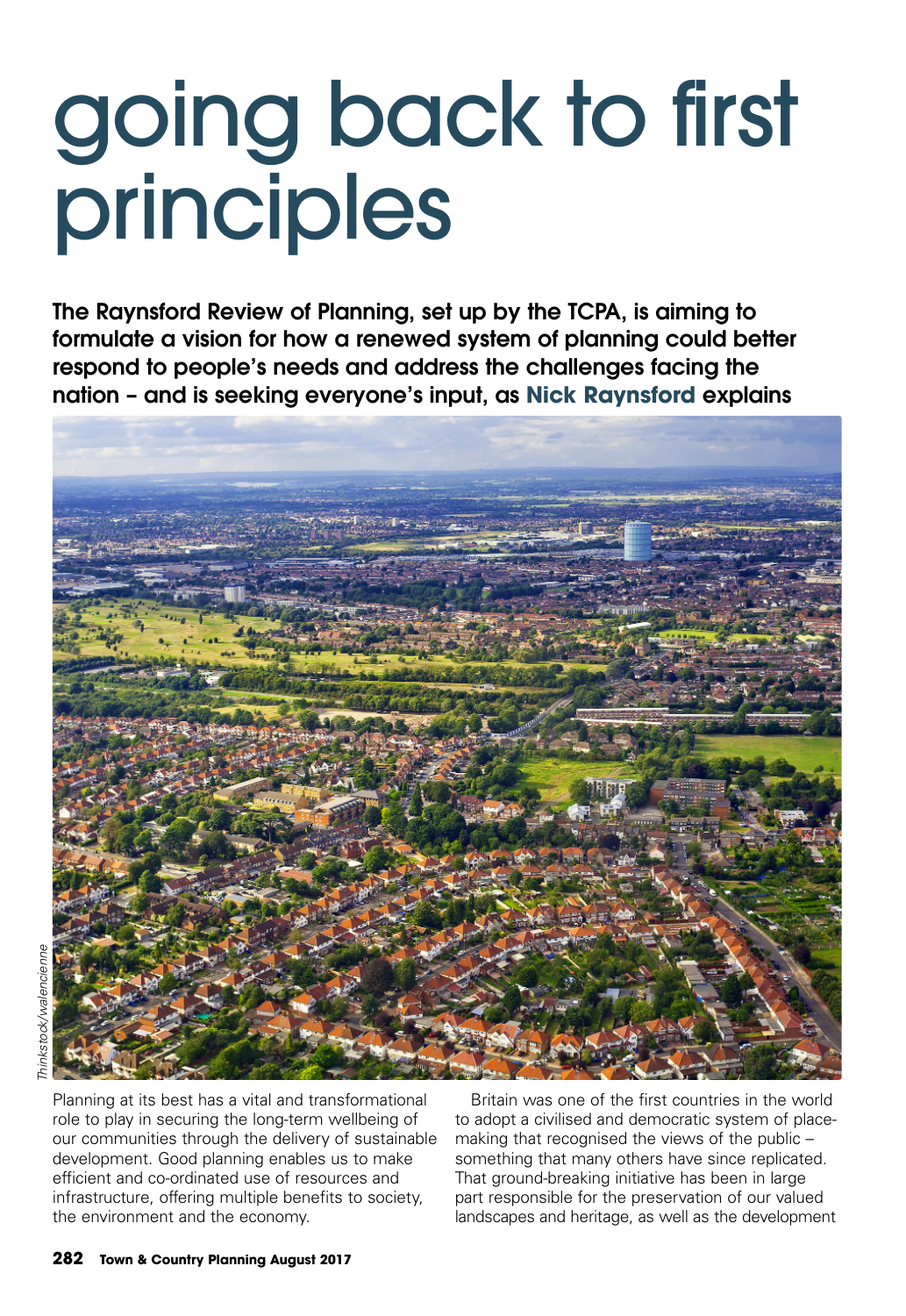## **Raynsford Review task force members**

- **Rt Hon. Nick Raynsford**, Chair of the task force and former Minister for Housing and Planning
- **Maria Adebowale-Schwarte**, Founding Director, Living Space Project
- **Julia Foster**, Managing Partner, David Lock Associates
- **Tom Fyans**, Director of Campaigns and Policy, Campaign to Protect Rural England
- Kate Henderson, Chief Executive, TCPA
- **Lord Kerslake**, Former Head of the Civil Service, President, LGA, and Chair, Peabody
- **Professor Yvonne Rydin**, Professor of Planning, Environment and Public Policy, Bartlett School of Planning, University College London
- **Chris Shepley**, Consultant and former Chief Planning Inspector for England and Wales
- **William Upton**, Barrister and Secretary of the Planning and Environment Bar Association
- **Finn Williams**, Regeneration Area Manager for North West London, Greater London Authority, and founder of public sector planning think-tank NOVUS

of successful new settlements and the regeneration of our older cities and towns. Inspired planning and the robust legislation which underpinned it over the last century have made an enormous contribution to enhancing social mobility and improving the lives of millions of people.

But today planning in England is in a pretty tough place. The planning service is underfunded; its staff are often demoralised; its very purpose is questioned by powerful lobbies; and its processes are criticised as slow, bureaucratic and out of touch with people's lives.

At a time when we need planners more than ever, a career in planning no longer looks such an attractive proposition to talented and ambitious young people. Potential applicants are discouraged by the dilution of what was once a world-changing and creative vocation into a process-driven, restrictive and undervalued function. Many would argue that planning is now in its least effective manifestation since the introduction of the landmark Town and Country Planning Act in 1947.

Everyone recognises that the country is facing an acute housing crisis. The same was true in 1947. Yet the contrast between today's responses and those of 70 years ago is very telling. Then, a major national housebuilding programme was launched by government, with a network of New Towns designated to relieve the pressure on our bombscarred cities. Today, the government acknowledges that the housing market is broken and is not delivering the homes that are needed at a price people can afford. But there is no mechanism at either national or regional level in most parts of the country to identify the numbers and types of homes that are required and where they can best be provided. Instead, the government hopes that the sum of local decisions will add up to an adequate supply of homes, when all the evidence shows that the numbers will continue to fall seriously short and that affordability will remain a huge barrier to both owning and renting a home.

It is hardly surprising that homelessness – which should not be an issue in a developed country like the UK – has been rapidly increasing in recent years.

Regardless of these well publicised failures, planning reform in England has mainly involved deregulation and tinkering with the system, rather than focusing on the fundamental question of how we are going to live. So we are seeing more extensive permitted development, with little or no consideration of whether the development is adequately served by schools, doctors' surgeries or transport links; and an increasing proportion of decisions are reached on appeal, rather than reflecting an agreed local plan. The consensus which used to exist in favour of a system designed to uphold the long-term public interest seems to have broken down, and there is a deep confusion in civil society about what the planning system is designed to achieve. We are currently following a path which is unsustainable and which is tending to widen rather than reduce inequality.

We can and should do much better than this. We need a planning system that recognises and responds to the needs of everyone; that is fairer, better resourced and secures outcomes of which communities can feel proud; and that responds to the economic, social and environmental challenges we face.

The review of planning that the TCPA has set up and asked me to chair is designed to point the way to such an alternative. It will not simply attempt to patch up some of the most problematic elements in the current system, nor seek merely to apply sticking plaster to wounds that require much more fundamental treatment. We will be going back to first principles to formulate a vision of how the planning system can best meet the country's needs and wider challenges such as climate change. We will collect research from a broad range of stakeholders and provide an alternative and workable framework to present to the government.